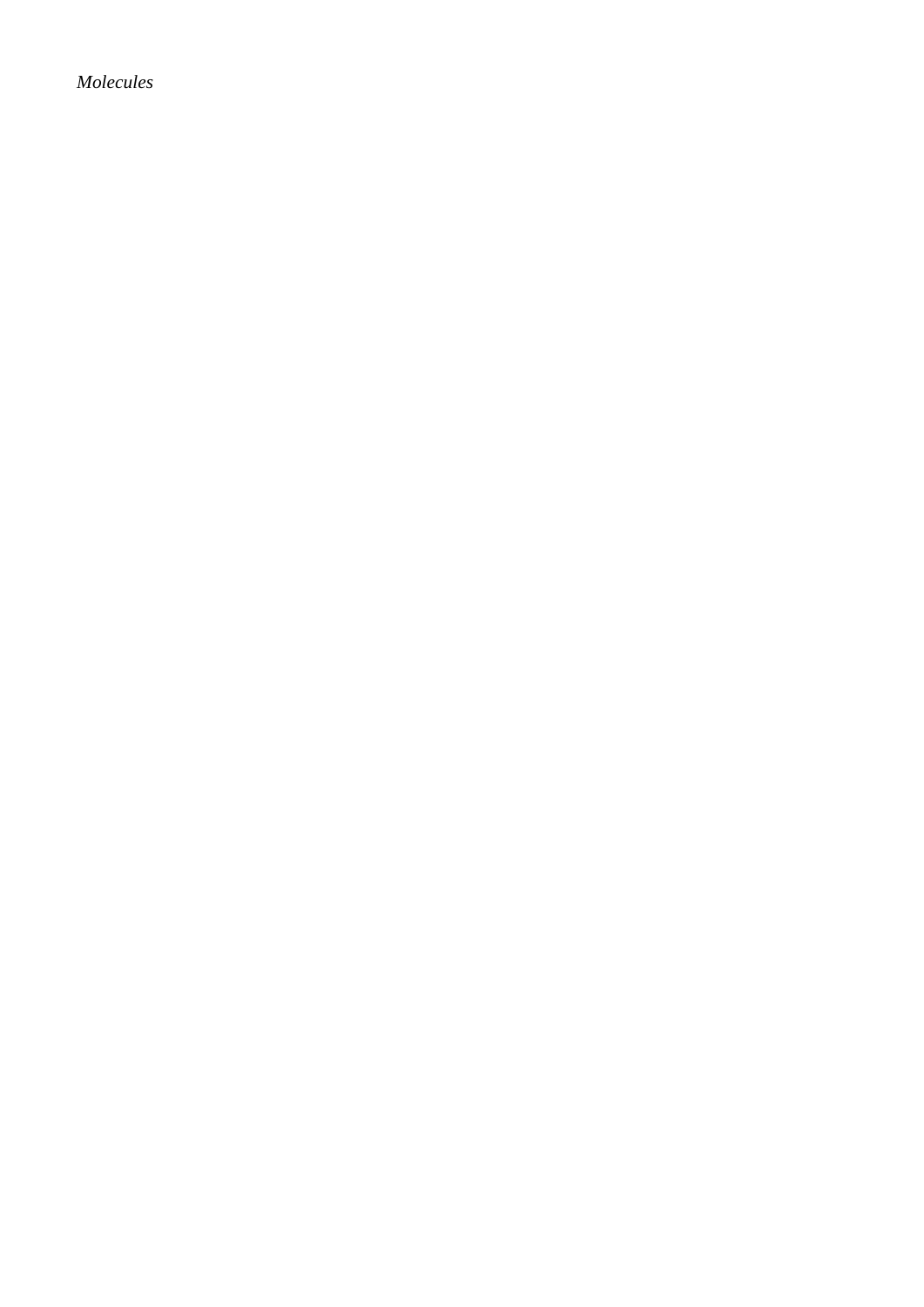for the plant 24-SMTs the binding order is sequential whereby AdoMet binds first followed by the sterol binding to the enzyme [31].

The coupled methylation-deprotonation reaction catalyzed by 24-SMTs involves electrophilic alkylations of a remote double bond at C24 in the sterol side chain by a methyl cation originating with AdoMet, These enzymes act as a scaffold for hydride or methyl shifts as well as deprotonations that arise along the lateral sterol side chain while at the same time shielding cationic intermediates from premature quenching by enzyme nucleophiles or water long enough for C24-methylations and rearrangements to proceed along a controlled pathway. The majority of the characterized 24-SMTs are monofunctional, catalyzing a specific  $C_1$ -transfer activity and possess very high substrate specificity yielding a single C24-methylated olefin. However, there are some enzymes that are bifunctional and recognize atypical substrates that convert to a variety of 24-alkyl(idene) products. For example, the *Trypanasoma brucei* TbSMT1 produce 24-methyl sterols that serve as substrates for 24-dimethyl sterols that contain a  $\Delta^{25(27)}$ -bond [32]. *Glycine max* SMT1 can accept  $\Delta^{24(25)}$ -24-methyl sterols and convert them to 24-dimethyl sterols with a C25- quaternary group in high yield or accept  $\Delta^{24(28)}$  – sterols and convert them to a triplet of 24-ethyl(idene) products in low yield [31]. Structures **6, 10** and **12** can serve as substrates that convert to C24-methyl(ene) or C24-ethyl(idene) sterol products via one of several paths [31-36] (Figure 3). Path d involving **12** is considered unusual in that novel methyl products are formed with a quaternary methyl group at C25 **14**.





This enzymatic reaction can proceed by an intermediate possessing: (i) a bridged carbocation across the C24-C25 bond (path a) or (ii) a cationic site at C25 in the C24-alkylated sterol (path b) (Figure 3). Two explanations have evolved for the timing of the different C-methylation steps. One is the reaction is concerted [6]. This event has been confirmed for fungal ScSMT whereby the  $S_N2$  reaction proceeds by way of synchronous changes in bonding that occur with C24-methylation and C28-deprotonation that lead to the exocyclic  $\Delta^{24(28)}$ -bond [25]. The other explanation is a nonconcerted process involving a series of conformationally rigid intermediates where topology is maintained between the initiation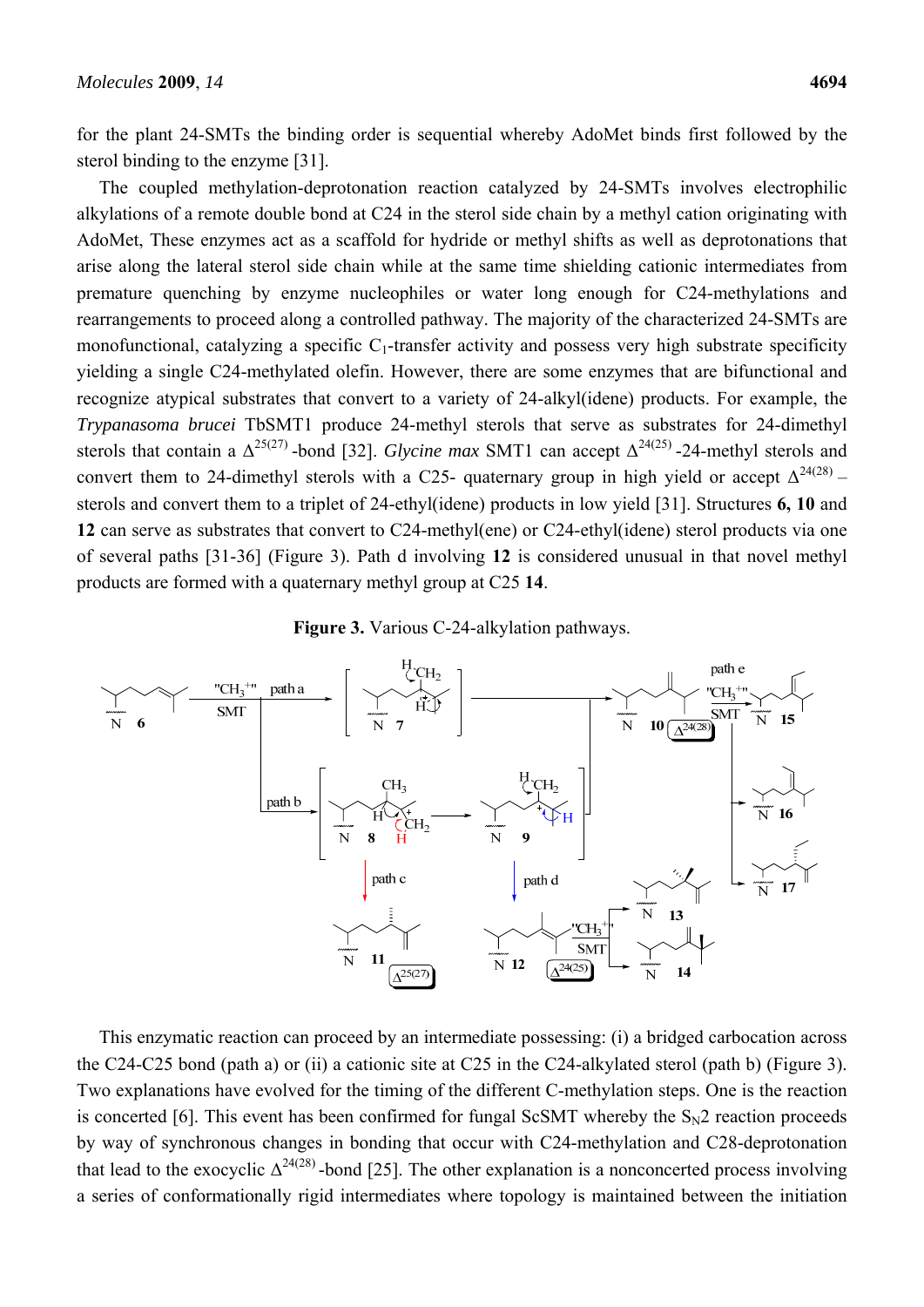and terminating steps. C24- Alkylations that are concerted usually form a single  $\Delta^{24(28)}$ -sterol product whereas those that are stepwise and stereoselective yield multiple products containing a  $\Delta^{24(28)}$  – or  $\Delta^{25(27)}$ -bond in the sterol side chain. The deprotonation reaction in olefin formation at C25(27) occurs exclusively from the *Z*-methyl group at C27 of the sterol  $\Delta^{24(25)}$ -substrate as determined by incubations of [27-<sup>13</sup>C]labeled sterols to 24-SMT [6]. The 24-SMT can distinguish stereochemically modified (C20) *R* and *S*) or truncated  $\Delta^{24}$ -sterols with shortened side chains. For substrates of fungal or plant 24-SMT, the C20*R*-chirality and two methyl groups on the terminal double bond (isopropylidene moiety) were shown to be indispensable for productive binding and catalysis [37,38]. As discussed later in this review, a third (iii) catalytic transition may arise for the transalkylation of sterols in which the partitioning of select intermediates that fail to completely convert to product can inactivate the enzyme.

The nature and arrangement of the amino acid residues in the active site of individual 24-SMTs is crucial to the outcome of the reaction. In the case of single amino acid replacements directed at the ScSMT, amino acid substitution of 8 residues scattered throughout the primary structure have been shown to convert the activity of the fungal enzyme to plant-like activities [30]. On the other hand, comparative mutational analysis of similar residues in ScSMT that occur in the protozoan SMT1 [34] or in the soybean SMT1 failed to produce equivalent changes in product distribution [35]. Notably, a key tyrosine residue at position-81 in the conserved Erg6p Region I replaced with phenylalanine makes a great contribution to the acceleration of the C-24 methylation reaction and it can provide a gain-in-function toward the formation of the second  $C_1$ -transfer activity [36]. While directed mutagenesis experiments indicated the high adaptability of these enzymes, in some cases the native substrates converted to unexpected outcomes showing possibilities for functional divergence [26].

# **Molecular Parameters of Inhibitors Directed at the 24-SMT**

The easiest inhibitors to design are substrate analogs, because they are likely to bind specifically to the active sites of the same enzymes as the substrates they resemble. For these inhibitors to be effective, they should bind much tighter than their normal substrates such that their delivery to the target enzyme can occur at concentrations that greatly exceed the affinity constant of the natural substrate. These substrate mimics should act as non-competitive inhibitors relative to the natural sterol acceptor and competitive inhibitors relative to AdoMet for tight binding to occur. The purpose of designing inhibitors targeted at the 24-SMT is two fold: (1) to obtain insight into the mechanism of the C24-methylation reactions, as well as to gain information on the active site topography, and (2) to develop leads to disrupt phytosterol homeostasis associated with disease states.

Investigations of the development of 24-SMT inhibitors began with the synthesis and biochemical evaluation of substrate-based inhibitors considered to be high energy intermediate analogs against the natural substrate (Figure 4). The first generation derivatives with a sterol nucleus and modified side chain were designed to mimic the C-24 methyl C-25 cationic intermediate **8**. These high energy intermediates (HIEs) analogs, also referred to as transition state (TS) analogs, were prepared by replacing C25 with an atom such as nitrogen that can acquire charge as a result of being protonated under physiological conditions. In seminal work, Benveniste and coworkers reported that 24(*R,S*) methyl -25-azacycloartenol (Figure 4 **B18**) is a potent inhibitor of plant SMT1 ( $IC_{50} = 50$  nM), [39].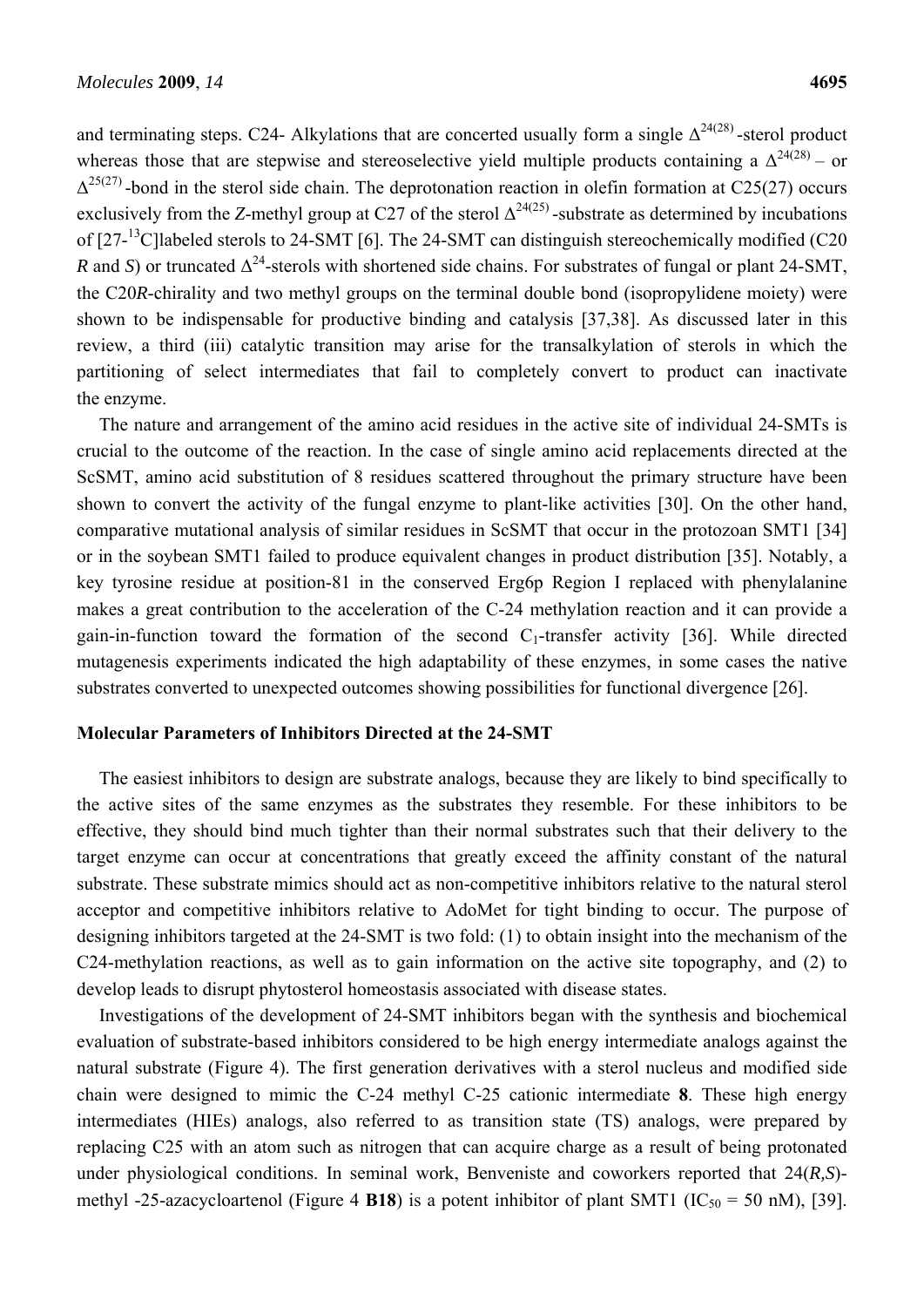Subsequently, 25-azacycloartenol **B19** and 25-azalanosterol **A19** were prepared and shown to be effectively equipotent inhibitors relative to the 24-methyl-25-aza sterols showing that the extra C24 methyl substituent is minimally important to activity [37-42].

The substrate specificity of the different 24-SMTs has been probed with a variety of substrate analogs of mixed nuclei and side chains, as summarized in Figure 4. By comparing the series **B19**, **A19**, **C19** and **D19** against different 24-SMTs, it was concluded that a correspondence exists between the dissociation constant  $(K_i)$  and the nuclear structure. For example, the fungal ScSMT activity is inhibited according to the order: 25-azacholest-8-enol  $(K_i = 15 \text{ nM}) > 25$ -azacholesterol  $(K_i = 25 \text{ nM})$  $>$  25-azalanosterol ( $K_i$  = 45 nM)  $>$  25-azacycloartenol ( $K_i$  = 50 nM). The reverse order occurs for the four analogs tested with the plant SMTs from *Prototheca wickerhamii* and *Zea Mays* [38, 40]. The effectiveness of substrate mimics toward their respective test 24-SMT agrees well with the substrate specificity of that enzyme, plant or fungal, toward cycloartenol **A6**, lanosterol **B6**, zymosterol **C6** and desmosterol **D6**. A typical preparative route for the synthesis of 25-azasterols, the most common analog tested with the 24-SMTs, is shown in Figure 5 [37,41].

**Figure 4.** Sterol nuclei and modified side chains of test compounds; SC, side chain and N, sterol nucleus.



**Figure 5.** Preparative route to 25-azalanosterol **A45**.



By using a panel of substrate analogs shown in Figure 4 (Panels I to VII) with modified side chains but are otherwise similar to the natural substrates of side chain **6** or **10** and by assuming that the recognition of analog and corresponding substrate involve different interactions during the reaction, it has been possible to identify and evaluate at least two critical stereoelectronic elements of specificity related to the type and location of the functional group involved with inhibition [37,38,43-52]. Thus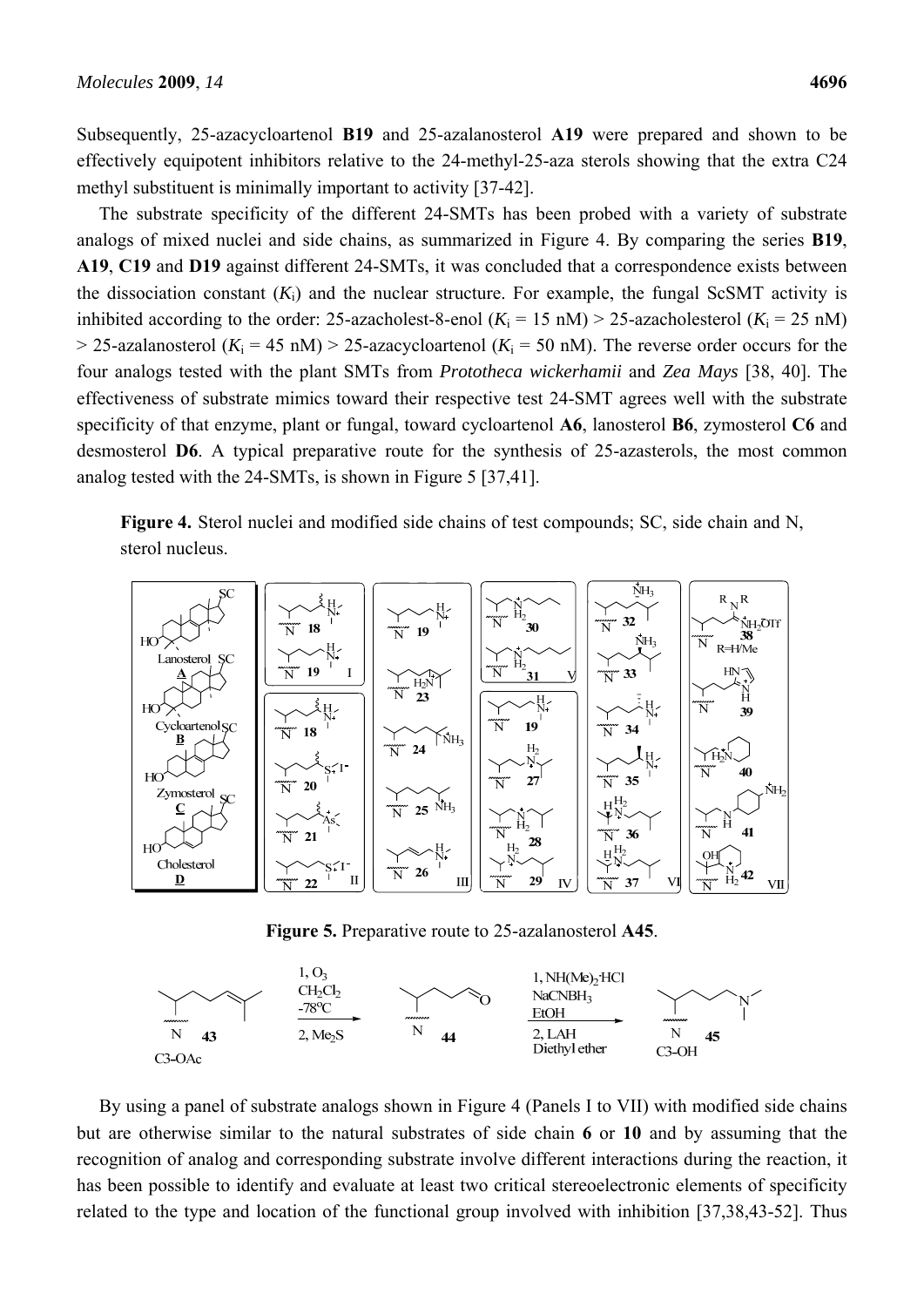sterols containing a heteroatom at C24 or C25 of nitrogen, sulfur or arsenic are excellent inhibitors of 24-SMT [11,40,43-46]. The Panels I to III show analogs with modification in the isopropylidene region of the side chain that further reflect differences in atomic composition and valency. The enzyme recognizes all the test variants as reversible tight-binding analogs that inhibit the enzyme with a  $K_i$  in low nanomolar concentrations.

Structural modifications introduced along the lateral side chain were recognized by 24-SMT with decreased effectiveness (Panel IV). Thus, step-wise movement of the nitrogen atom from C25 toward C20 as in **19** to **27** to **28** to **29**, resulted in a marked decrease in  $K_i$  of the inhibitor by a factor 10. By increasing the substituent's length toward the distal end of the side chain (Panel V) and keeping the nitrogen atom in a critical location at C22 resulted in a decrease in the dissociation constant of the inhibitor [15]. However, there was no essential requirement for an intact isopropyl group, since **25** was an effective inhibitor [36]. The steric requirement of C24-methylation inhibition was established by assay of the isomer pairs **32/33**, **34/35** and **36/37;** those that mimicked the natural intermediate having the C20*R* and 24β-methyl stereochemistry - **32**, **34**, and **36-** generated the most potent inhibition of 24-SMT. In Panel VII, extensive structural modifications of the sterol side chain are explored with respect to the chemistry of the *N*-substituent. Evaluation of the bulky amidine **38,** imidazole **39**, piperidine **40** and **42** or heterocycle with neighboring amines **41** or their congeners with 24-SMT showed similar inhibitory potency to the azasterols tested in Panel 4, i.e., inhibition of 24-SMT occurs in the nanomolar range of the drug tested. These results are consistent with the hypothesis that *N*derivatives mimic the C25 carbocationic intermediates occurring in the C24-methylation step of the reaction mechanism. Most of the compounds known in the literature as inhibitors of 24-SMT are characterized by a basic framework constituted of a nitrogen group (protonated at physiological pH) in a lateral or cyclized chain of 5 to 8 carbon atoms, linked to a hydrophobic carrier. Efforts to mimic the structural and three-dimensional characteristics of these azasterols for purposes of rational drug design by preparing non-steroidal compounds and testing them as inhibitors of the 24-SMT have been met with mixed success [52].

# **Evaluation of Novel Substrate Analogs as Mechanism-based Inactivators of 24-SMT**

24-SMT inhibition proceeds by treating the enzyme with sterol-like inhibitors that bind reversibly or irreversibly at the active site. Sterol derivatives which irreversibly inhibit the enzyme can be effective drugs that can disrupt phytosterol homeostasis because catalysis of the analog can prevent the natural substrate-product turnover reaction. For mechanistic reasons, substrate analogs designed as mechanism-based inactivators of 24-SMT should form a ternary complex and convert to reactive electrophilic (or alkylating) groupings. Such reactive intermediates are active in covalent bond formation once they enter the transition state coordinate  $(k_{cat})$ ; the resulting positive charge on the intermediate can be captured by an active site nucleophile followed by enzyme inactivation that ends catalysis, [53] thereby ending the production of ergosterol or sitosterol. Kinetically, time-dependent inactivation values are determined from plots of half-time of inactivation, i.e., the time required to decrease the enzymatic activity by 50%, versus the reciprocal of the inhibitor concentration. In the case of 24-SMT, protection by the native substrate is notable at 30 µM and complete by 100 µM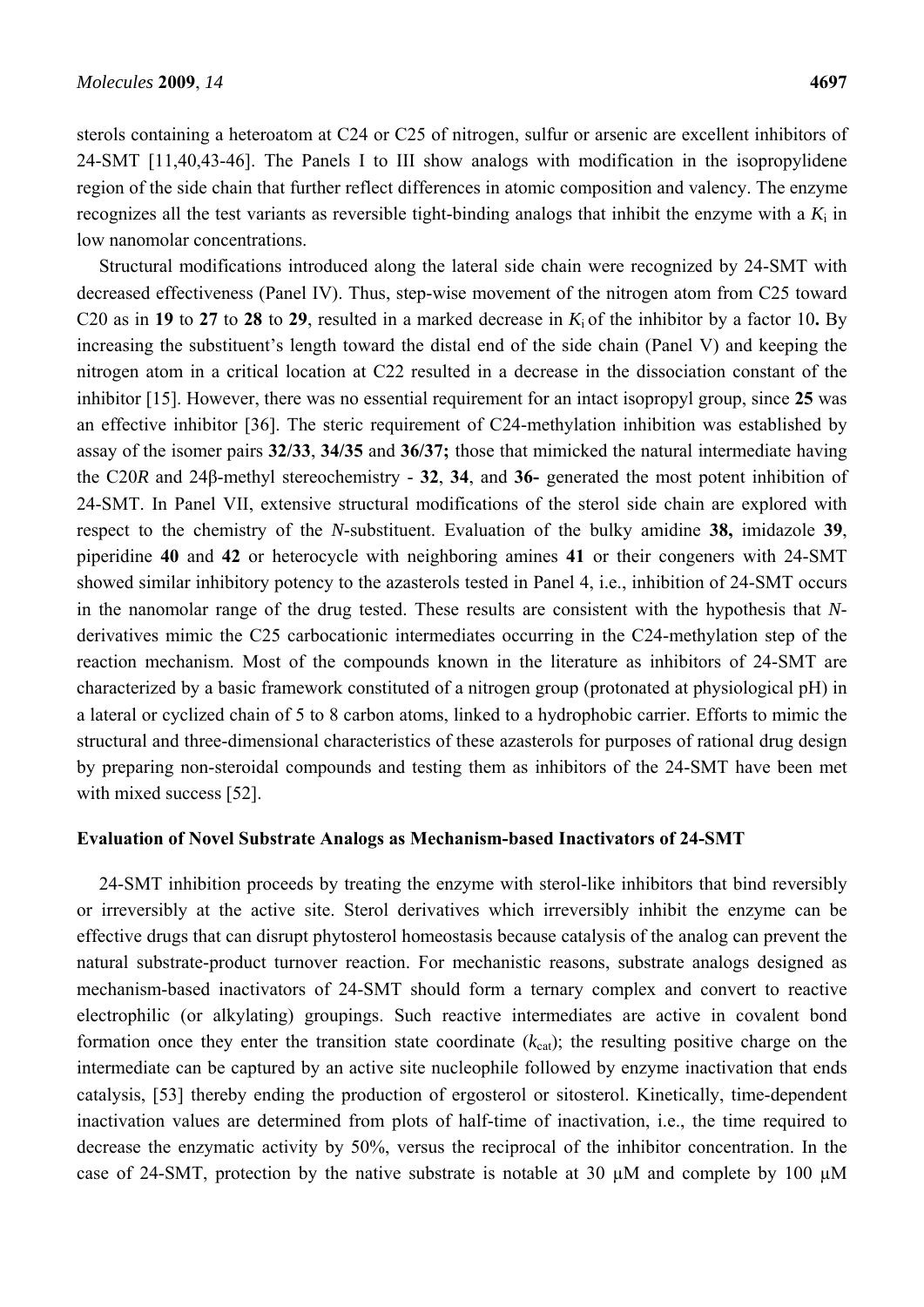[11,45,47]. This suggests that analog can bind to enzyme-inhibitor complex in a competitive manner consistent with the model shown in Figure 6.



**Figure 6.** Process for mechanism-based enzyme inactivation **1** to **3** to **5**.

If the  $k<sub>app</sub>(k<sub>inact</sub>)$  is slow relative to the reversible binding of inhibitor with the enzyme  $(K<sub>i</sub>)$ , then the  $k_{\text{inact}}$  value for an inhibitor is greater than the  $K_i$  value. The greater the partitioning toward inactivation (kill) versus turnover (typical product formation), as measured in the *k*inactivation term and in loss of product formation detected chemically, the more potent the inhibitor. Direct evidence for the covalent nature of binding can be established by incubation of the radiolabeled substrate with pure enzyme, then analyzing a radiofluorogram of the ligand bound protein using SDS-PAGE (polyacrylamide gel electrophoresis) [47]. The active site amino acid bound to the ligand can be determined through proteomic approaches, including mass spectrometry and radio-tracer techniques. The stoichiometry of ligand binding to the 24-SMT can be established through equilibrium binding experiments [47].

Early analysis of the inhibition of 24-SMT by sulfur-containing analogs revealed that the uncharged thioether **46** can inhibit ergosterol biosynthesis in cultured cells at the C24-methylation stage of the pathway in similar fashion to the charged sulfonium analog 22 [11,44,46] (Table 1). However, the  $IC_{50}$ values with respect to growth inhibition and *K*i values toward 24-SMT binding are different for **46** and **22** generally by one to two orders of magnitude. The kinetics for **46** and related sulfur derivatives assayed with plant or fungus 24-SMT treatment afford irreversible and time- dependent kinetics compared to the reversible and non-competitive kinetics displayed by **22** against 24-SMT. Marked differences in the growth response and enzyme kinetics to the two inhibitors have been interpreted that **46** can act as a mechanism-based inhibitor of the C24-methylation reaction (Figure 7).



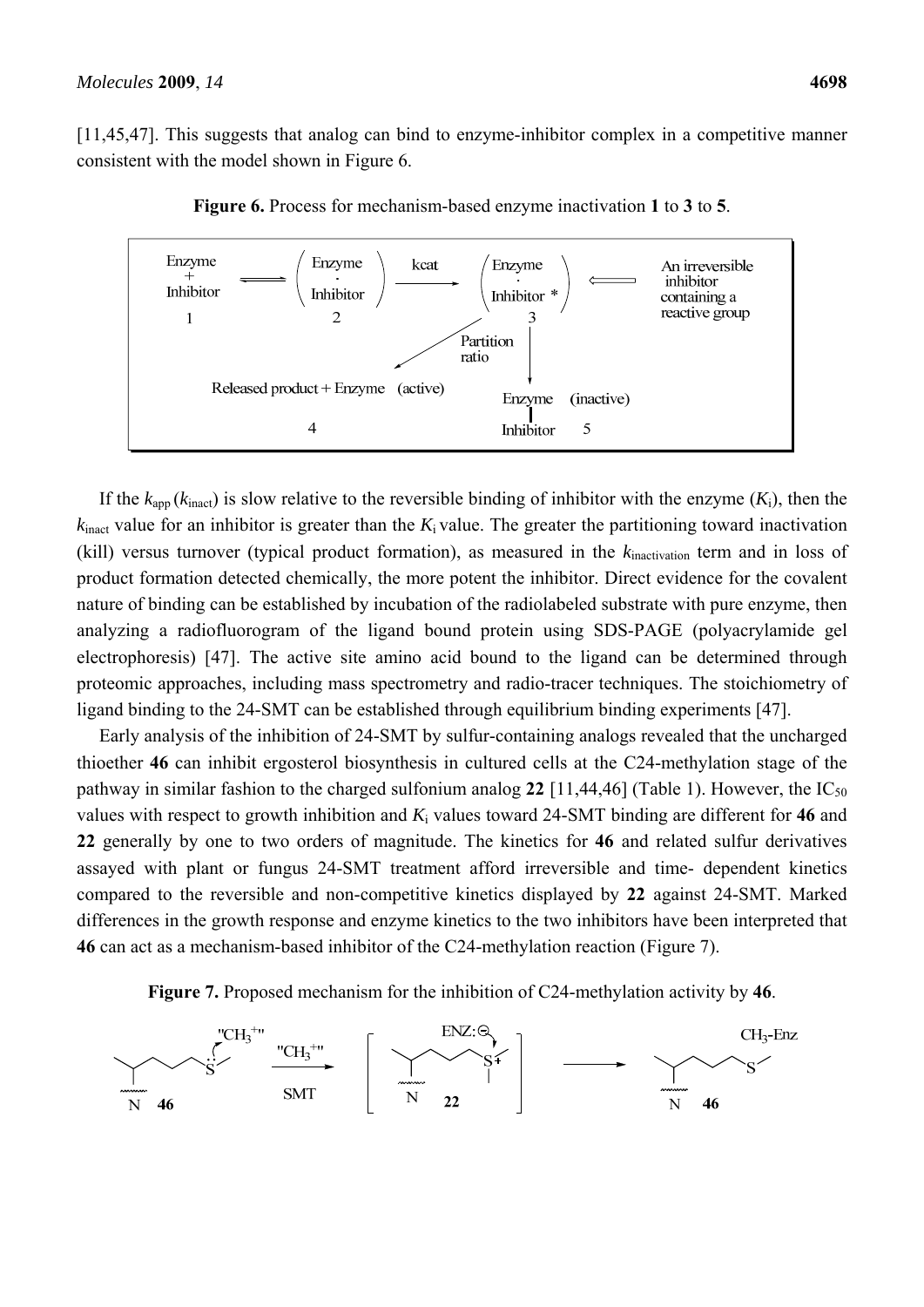| Organism                          |             |                |              |             |                   |                         |
|-----------------------------------|-------------|----------------|--------------|-------------|-------------------|-------------------------|
|                                   | OH<br>N     | <b>NH</b><br>N | N            | N           | N<br>в<br>N       | A<br>N<br>В<br>N        |
| Fungi                             |             |                |              |             |                   |                         |
| Saccharomyces<br>cerevisiae       |             | $23 \mu m$     | $0.2 \mu m$  | $0.1 \mu m$ |                   | $(A)$ N.E. <sup>1</sup> |
| Candida albicans                  |             |                | $2.0 \mu m$  | $0.8 \mu m$ | $(A)$ 25 $\mu$ m  | $(A)$ N.E.              |
| Cryptococcus<br>neoformans        |             | $0.2 \mu m$    | $2.0 \mu m$  | $1.0 \mu m$ | $(A)$ 7.0 $\mu$ m | $(A)$ N.E.              |
| Paracoccidioides<br>brassiliensis | $3.0 \mu m$ |                |              |             |                   |                         |
| Pneumocystis<br>carinii           | $0.3 \mu m$ | $10 \mu m$     |              |             |                   |                         |
| Prototheca<br>wickerhamii         |             | $0.5 \mu m$    | $0.03 \mu m$ |             |                   |                         |
| Gibberella<br>fujikuroi           |             | $22 \mu m$     |              |             |                   |                         |
| Protozoa                          |             |                |              |             |                   |                         |
| Crithidia fasciculta              | --          |                | $0.3 \mu m$  |             | (B) $0.3 \mu m$   | (B) $1.0 \mu m$         |
| Crithidia deanei                  | $0.1 \mu m$ |                |              |             |                   |                         |
| Trypanosoma cruzi                 | $7.0 \mu m$ | $0.5 \mu m$    | $0.1 \mu m$  |             |                   | $(A)8.0 \mu m$          |
| Trypansosma<br><i>brucei</i>      | $3.0 \mu m$ | $4.0 \mu m$    | $1.0 \mu m$  |             |                   |                         |

**Table 1.** Examples of the effect of sterol modifications on growth inhibition.

 $<sup>1</sup>$  N.E., no effect on growth at the highest concentration of drug tested.</sup>

The presumption that **22** can be a substrate rather than a transition state analog of the C24 methylation reaction may result from different conformations the enzyme assumes at the outset of binding **22** and **46**, thereby sequestering the drug into distinct active site pockets that influence its mode of action [11]. Because the uncharged sulfur-based drugs are readily accumulated by pathogenic microbes yet appear to have no effect on growth or cholesterol biosynthesis in human cultured cells [54], suggest that they may be extremely effective in regulation of 24-SMT in those organisms where high substrate levels prevail due to culture conditions. In the case of sulfur-based mechanism-based inactivators tested with a fungal 24-SMT,  $K_i$  of 5  $\mu$ M and  $k_{\text{inact}}$  values of 0.013 min<sup>-1</sup> have been determined for 46 versus a  $K_m$  of 25  $\mu$ M and  $k_{cat}$  of 0.036 min<sup>-1</sup>for zymosterol C6, the natural Erg6p substrate. Similar observations have been reported for related sulfur analogs tested with various 24- SMTs (Table 1).

A new and very promising generation of 24-SMT inhibitors has emerged in the last decade that offers an inactivating type of sterol side chain distinct from the one described for sulfur-containing derivatives as shown in Figure 8. These compounds exemplified by **47**, **48** and **49** are prepared synthetically [53,55,56], whereas compound **50** is a natural product that is part of the sterol C24 alkylation pathway in plants and protozoa [32,33]. In these cases, the structure of the sterol side chain is modified to afford fragmentative processing by 24-SMT to methyl product in one mode of reaction or in an alternate mode generates a highly reactive species bearing a positive charge in a region of the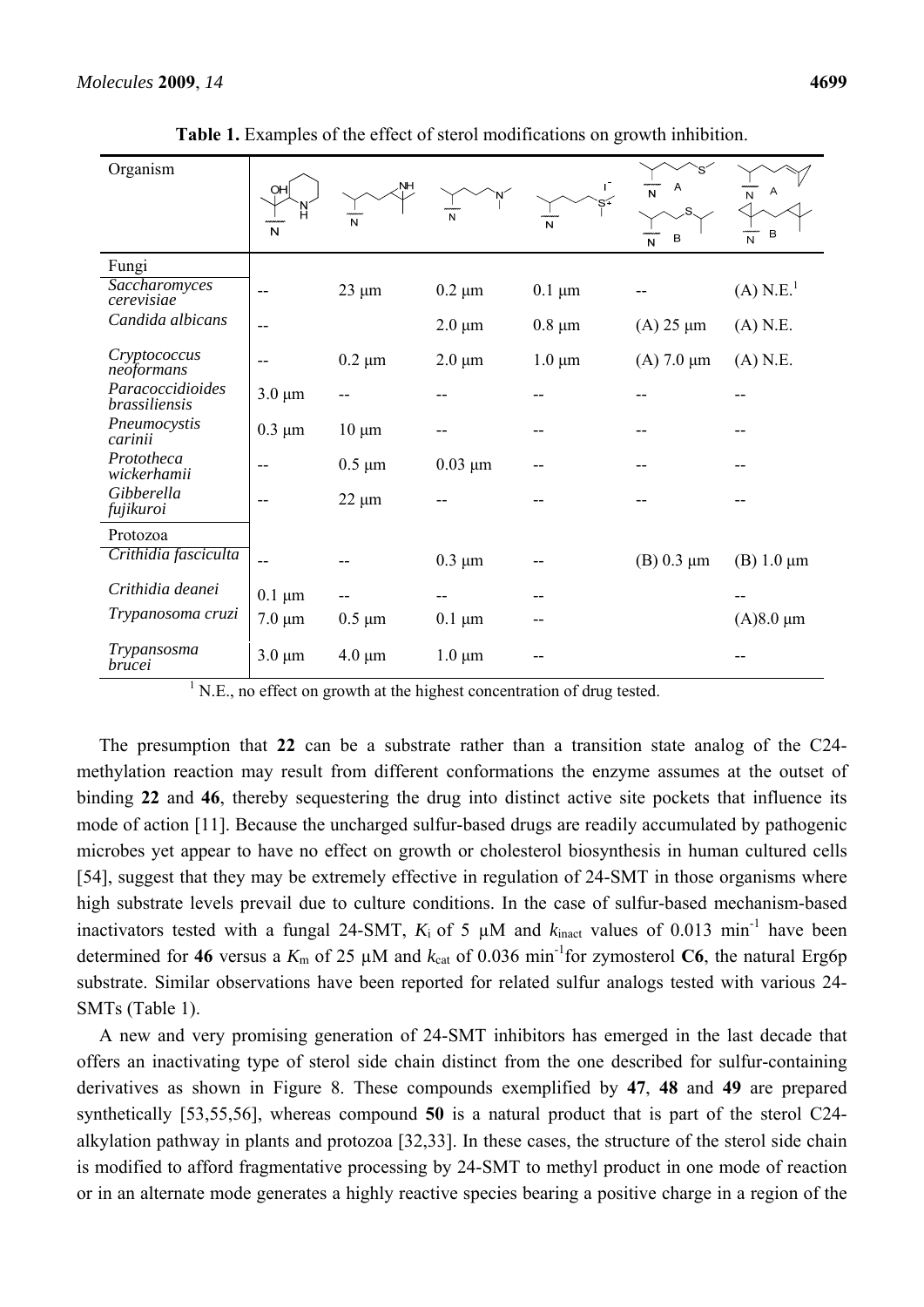active site not normally occupied by the natural intermediate; this conformationally distinct high energy intermediate can be intercepted by an active site nucleophile yielding inactive enzyme.

In our initial efforts to prepare mechanism-based inhibitors of 24-SMT, the terminal sterol side chain isopropyl group at C26/C27 was selected as the site of chemical modification because it is close to the critical double bond undergoing C24-methylation and the resulting olefin should retain the essential nucleophilicity required in catalysis. In the case of **48** and **49** methylation of the side chain occurred at C24 yielding an intermediate turned over to a 24(28)-methylene product or one that becomes bound to the 24-SMT in a covalent linkage. Compound **50,** in similar reaction to **48** and **49,** generated a C24-methylated intermediate by the soybean 24-SMT that converted to product **14**, or the intermediate was trapped by an active site nucleophile.

**Figure 8.** Side chain structures of substrate analogs that mimic  $\Delta^{24}$ -sterols acceptors.



In contrast to the C24-methylation paths outlined for **48** and **49** catalysis, conversion of **47** by ScSMT followed a novel route in which the carbon atom at C26, rather than at C24, was shown to be the site of methylation. This catalysis resulted in an unprecedented C26 methylation and methylenecyclopropane ring opening generating intermediate **51** that partitions along separate paths to **52** and **56**. Trapping an active site residue by **52** has been reported to lead to enzyme inactivation [37,57]. On the other hand, **56** can also participate in covalent bond formation in the active site. The turnover product **54** and inactivation products generated by saponification of the enzyme extract **55** and **56** have been characterized by chromatographic and chemical methods to contain elongated sterol side chains. The kinetic constants for 26,27-dehydrozymosterol (DHZ) compared to zymosterol (ZY) assayed with the recombinant *Saccharomyces cerevisae* 24-SMT were as follows: DHZ,  $K_d$  4  $\mu$ M, *K*<sub>m</sub> 22 μM,  $k_{cat}$  0.04 min<sup>-1</sup> and for ZY,  $K_d$ , 4μM,  $K_m$ , 17 μM,  $k_{cat}$  0.65 min<sup>-1</sup> [57]. Based on the product profile, we proposed the pathway shown in Figure 9.

We surmise the mechanism-based inactivation that occurs upon incubation of 26,27dehydrozymosterol with 24-SMT is due to irreversible, covalent binding of the inhibitor to the protein. The nature of the chemical bond (an ester bond), the chemical structures of the methyl products with methylated sterol side chains at C26 (**56** and **58**) and the amino acid(s) involved with the covalent binding (E68) have been determined for the first time for this class of substrate analog. Despite the novelty of **47**, when the compound was tested in vivo as an inhibitor of yeast growth, no inhibition was detected due to a failure of the compound to be absorbed by the cells [53,54]. On the other hand, when *Trypanosoma cruzi,* the causative agent for Chagas disease was incubated with 26,27 dehydrolanosterol, the drug was accumulated by the cells followed by a decrease in cellular ergosterol and growth inhibition,  $IC_{50}$  of 6  $\mu$ M [58] (Table 1).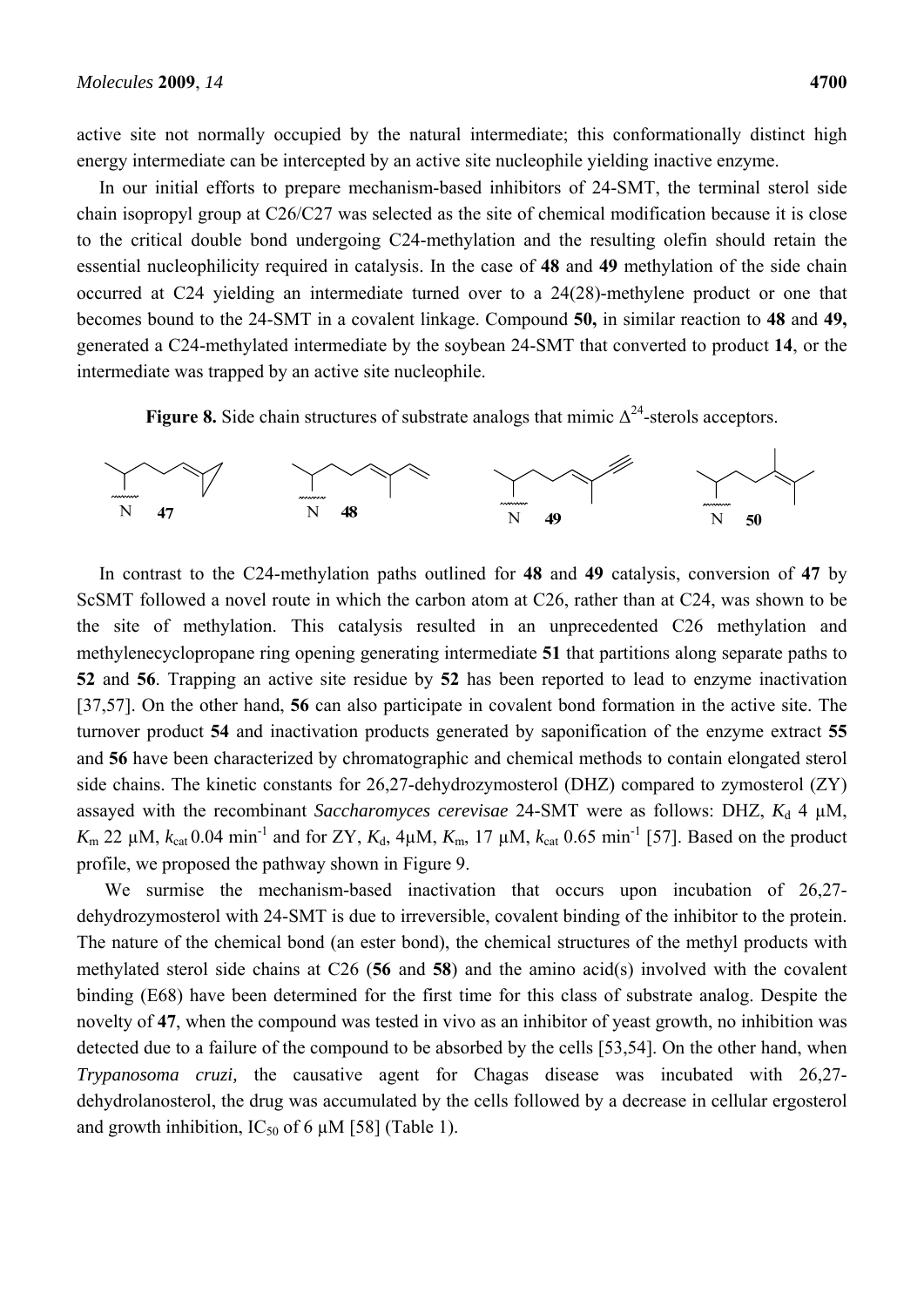

**Figure 9.** Proposed C24-alkylation pathway of 26, 27-dehydrozymosterol catalyzed by 24-SMT.

Several cyclopropane derivatives have been tested with microbes with varied outcomes. When 24,25-methylene lanosterol was incubated with a sterol yeast auxotroph GL7 it was converted to 24,25-methylene ergosterol with no apparent effect on the yeast growth [54,59]. In a related study using the recombinant yeast 24-SMT assayed with 24,25-methylenezymosterol, there was no inhibition of enzyme activity at the highest concentration of analog tested of 200 µM [54,59]. However, when similar compounds were tested with a protozoan that synthesizes ergosterol, the analogs were inhibitory to growth and inhibited ergosterol synthesis at the zymosterol stage of the pathway [46] (Table 1).

The use of fluorinated substrates as mechanistic probes and inhibitors has proven to be another powerful method for obtaining information about the catalytic mechanism of various steroid transformations. The special utility of fluorinated sterol derivatives is attributed to the slight perturbation of the size and shape of the modified group on the acceptor so that the binding affinity is not affected, while at the same time the fluoro substituent exerts a strong influence on the electronic environment at the site of replacement. In order to test the effect of fluorine atom substitution on the electrophillic nature of the enzymatic C24-methylation reaction, we previously reported the kinetic, inhibition and product distribution experiments of 24-fluorocycloartenol **59** assayed with the plant 24- SMT [60]. As in the case of compounds **47** to **49**, a rate decrease of at least 10 fold for **59** compared to the catalytic rate of the natural substrate cycloartenol **2B** was found for C24-methylation, reactions considered to proceed via cationic intermediates. 24-Flurocycloartenol proved to be a potent inhibitor of plant 24-SMT ( $K_i = 32 \mu M$  versus  $K_m$  of cycloartenol of 30  $\mu$ M) and to exhibit time-dependent enzyme kinetics ( $k_{inact}$  of 0.32 min<sup>-1)</sup>, similar to that of 26,27-dehydrocycloartenol ( $k_{inact} = 0.3$  min<sup>-1</sup>) tested with soybean 24-SMT. 24-Bromocycloartenol inhibited the plant 24-SMTs in similar competitive fashion to the 24-fluorocyloartenol treatments. However, the bromo-compound failed to generate time-dependent inhibition activities [43,60]. These studies show that vinyl fluoro analogs of the natural  $\Delta^{24}$ -sterol substrate for 24-SMT can offer an attractive approach to intercept a C25 cation of the bound intermediate (Figure 10). For this reason, fluorinated sterol derivatives have promise as antiparastic or antifungal agents. Studies of the inhibitory potency of fluorinated steroids toward pathogenic microbes are warranted.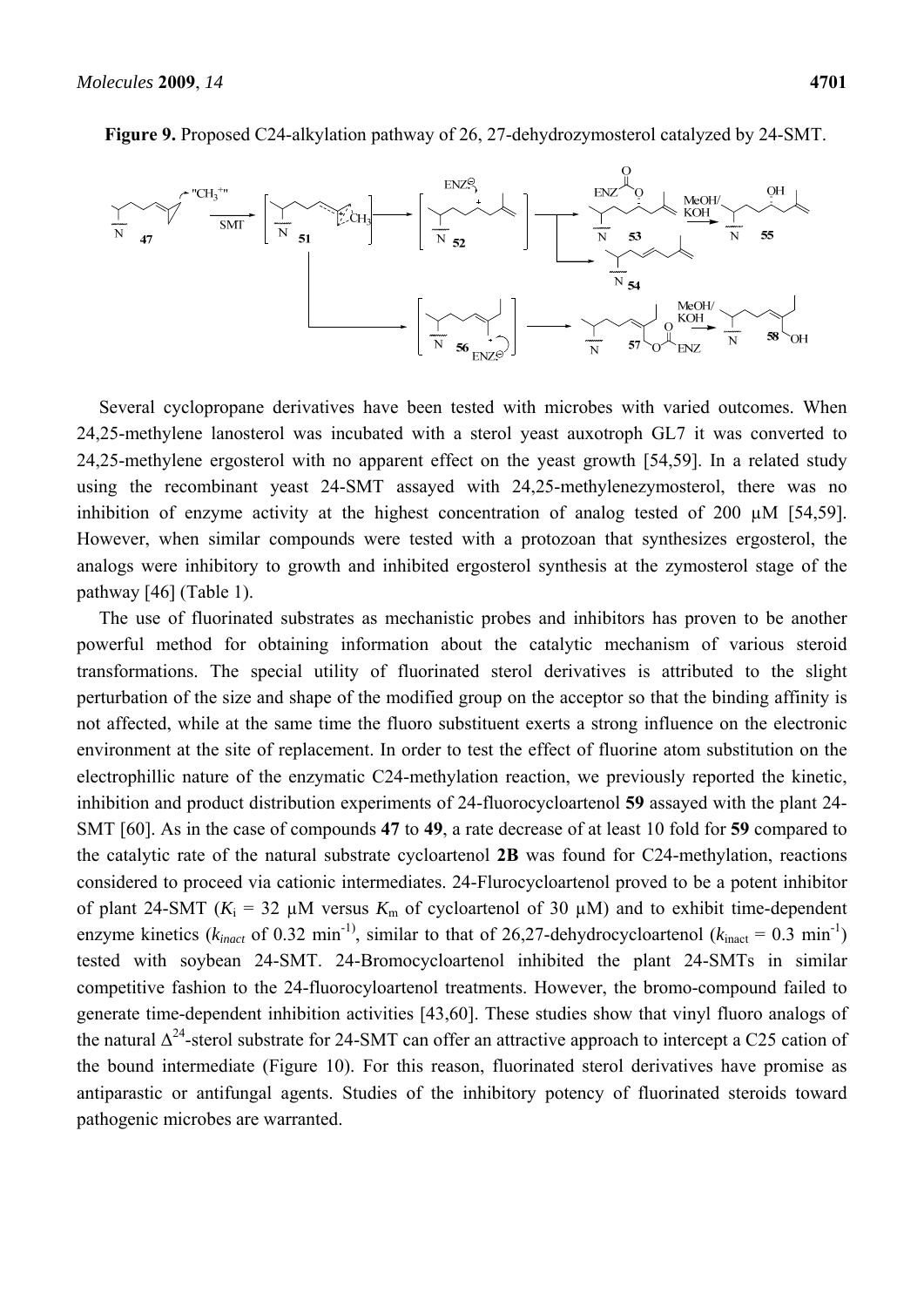

**Figure 10.** C24-methylation of 24-fluorocycloartenol by soybean 24-SMT.

#### **Conclusions**

Since the recognition in the early 1970s that inhibition of ergosterol biosynthesis in pathogenic fungi can be used as a chemotherapeutic or agrochemical treatment, significant advances have been made in rational drug design targeted at the 24-SMT. It would appear that inhibition of 24-SMT can become an accepted modality in the treatment of 24-alkyl sterol dependent microbial growth and associated disease development. The primary action of 24-SMT inhibitors appears to be the block of sterol C24-methylation, as shown by its inhibition, which is concentration dependent. Depletion of ergosterol and related 24-alkyl sterols results in fungistatic action or in the case of select protozoa to be toxic to the cells. While many transition-state inhibitors of 24-SMT are known, none of them have gained acceptance as therapeutics since they can also inhibit the  $\Delta^{24}$ -reductase involved with cholesterol biosynthesis [44]. On the other hand, sterol derivatives tailored as mechanism-based inhibitors of specific fungal or protozoan pathways has merit. Studies in progress in several laboratories over the next few years will bring new and exciting structure-function information about 24-SMT and its inhibition to the public which can offer new therapy for diseases linked to ergosterol production and processing.

# **Acknowledgements**

Work in the authors' laboratory was partly supported by grants to WDN from the National Science Foundation (MCB-0417436), Welch Foundation (D-1276) and TTU-TTHSC Initiative Seed Grant Program.

### **References and Notes**

- 1. Jayasimha, J.; Bowman, C.B.; Pedroza, J.M.; Nes, W.D. Engineering pathway enzymes to understand the function and evolution of sterol structure and activity*. Rec. Adv. Phytochem.* **2006**, *40*, 212–251.
- 2. Roberts, C.W.; Mcleod, R.; Rice, D.W.; Ginger, M.; Chance, M.L.; Goad, L.J. Fatty acid and sterol metabolism: Potential antimicrobial targets in Apicomplexan and Trypansomatid parasitic protozoa. *Mole. Biochem. Parasit*. **2003**, *126*, 129–142.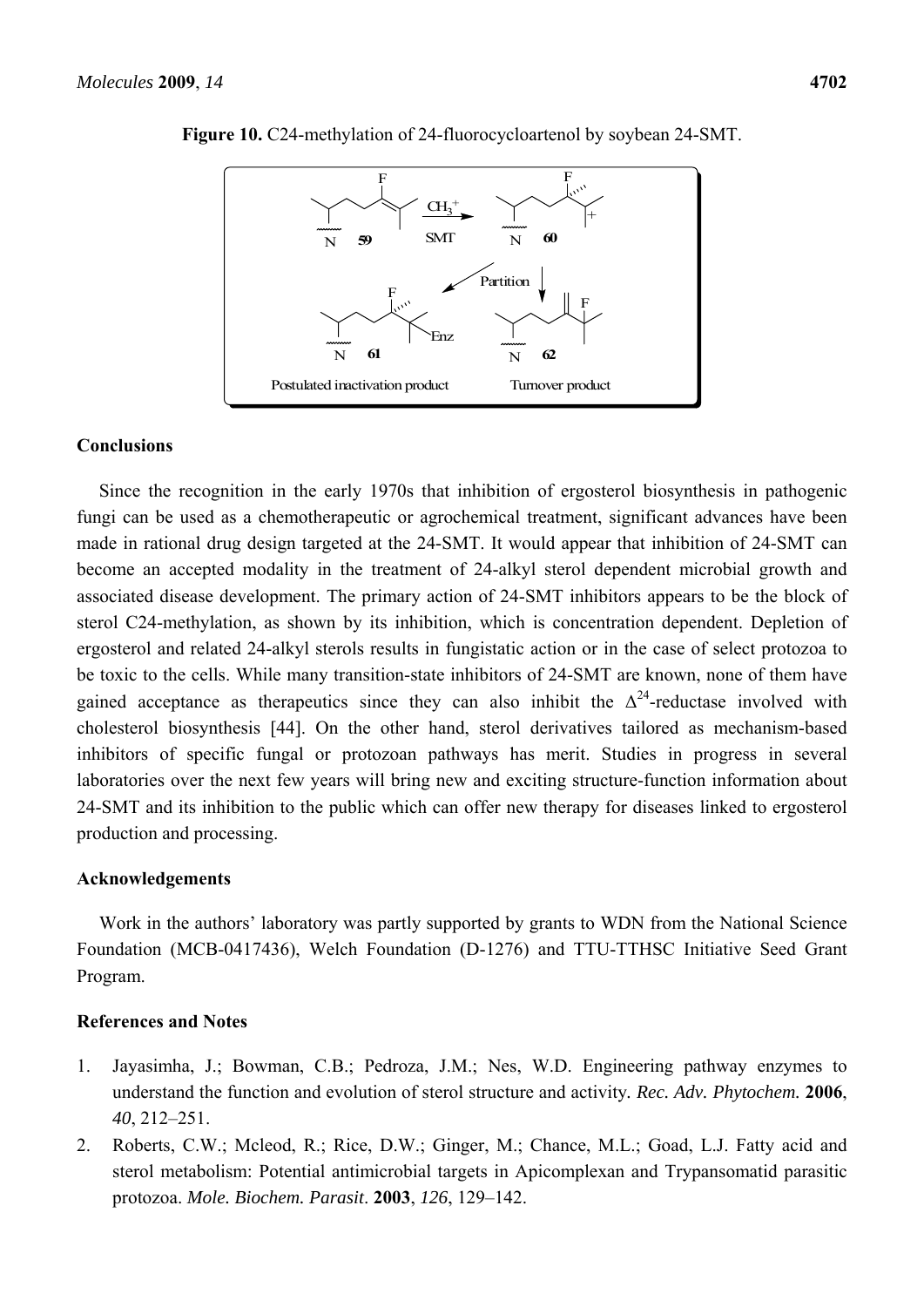- 4. Goad, L.J.; Akihisa, T. *Analysis of Sterols*; Blackie Academic & Professional: London, UK, 1997; pp. 1–300.
- 5. Varkony, T.H.; Smith, D.H.; Djerassi, C. Computer-assisted structure manipulation: Studies in the biosynthesis of natural products. *Tetrahedron* **1978**, *34*, 841–852.
- 6. Nes, W.D. Enzyme mechanisms for sterol C-methylations. *Phytochemistry* **2003**, *64*, 75–95.
- 7. Jimenez-Jimenez, C.; Carrero-Lerida, J.; Sealey-Cardona, M.; Perez. L. M.R.; Urbina, J.A.; Pacanowska, D.G.  $\Delta^{24(25)}$ -Sterol methyltransferase: Interacellular localization and azazsterol sensitivity in *Leishmania major* promastigotes overexpressing the enzyme. *Int. J. Parasit*. **2008**, *39*, 307–314.
- 8. Zinser, E.; Paltauf, F.; Daum, G. Sterol composition of yeast organelle membranes and subcellular distribution of enzymes involved in sterol metabolism. *J. Bacteriol.* **1993**, *175*, 2853–2858.
- 9. Lederer, E. C-Methylation in biological systems. *Israel J. Med. Sci*. **1965,** *1*, 1129–1147.
- 10. Nes, W.D.; Zhou, W.; Ganapathy, K.; Liu, J.; Vatsyayan, R.; Chamala, S.; Hernandez, K.; Miranda, M. Sterol 24-C-methyltranferase: An enzymatic target for the disruption of ergosterol biosynthesis and homeostasis in *Cryptococcus neoformans*. *Arch. Biochem. Biophys*. **2009**, *481*, 210–218.
- 11. Kanagasabai, R.; Zhou, W.; Liu, J.; Nguyen, T.T.M.; Veeramachaneni, P.; Nes, W.D. Disruption of ergosterol biosynthesis, growth and the morphological transition in *Candida albicans* by sterol methyltransferase inhibitors containing sulfur at C25 in the sterol side chain. *Lipids* **2004**, *39*, 737–746.
- 12. Visbal, G.; Alvarez, A.; Moreno, B.; San-blas, G. S-Adenosyl-L-methionine inhibitors of  $\Delta^{24}$ sterol methyltransferase and  $\Delta^{24(28)}$ -sterol methyltransferase as possible agents against *Pareacoccidiodes brasiliensis*. *Antimicrob. Agents Chem*. **2003**, *47*, 2966–2970.
- 13. Urbina, J.A.; Vivas, J.; Visbal, G.; Contreras, L.M. Modification of the sterol composition of *Trypanosoma (Schizotrypanum) cruzi* epimastigotes by  $\Delta^{24(25)}$ -sterol methyltransferase inhibitors and their combinations with ketoconazole. *Mol. Biochem. Parasit.* **1995**, *73*, 199–20117
- 14. Urbina, J.A.; Visbal, G.; Conreras, L.M.; McLaughlin, G.; Docampo, R. Inhibitors of Δ24(25)-sterol methyltransferase block sterol synthesis and cell proliferation in *Pneumocystis carinii*. *Antimicrob. Agents Chemother*. **1997**, *41*, 1428–1432.
- 15. Lorente, S.O.; Rodriques, J.C.F.; Jimenez-Jimenez, C.; Joyce-Menekse, M.; Rodriques, C.; Croft, S.L.; Yardley, V.; de Luca-Fradley, K.; Ruiz-Perez, L.M.; Urbina, J.; De Souza, W.; Pacanowska, D.G.; Gilbert, I.H. Novel azasterols as potential agents for treatment of Leishmaniasis and Trypanosomiasis. *Antimicrob. Agents Chemother*. **2004**, *48*, 2937–2950.
- 16. Wendt, K.U.; Schulz, G.E.; Corey, E.J.; Liu, D.R. Enzyme mechanisms for polycyclic triterpene formation. *Angew. Chem. Int. Ed*. **2000**, *39*, 2812–2833.
- *17.* Hoshino, T.; Sato, T. Squalene-hopene cyclase: Catalytic mechanism and substrate recognition. *Chem. Commun*. **2002**, 291–301.
- 18. Nes, W.R.; McKean, M.L. *Biochemistry of Steroids and Other Isopentenoids*; University Park Press: Baltimore, MD, USA. 1977.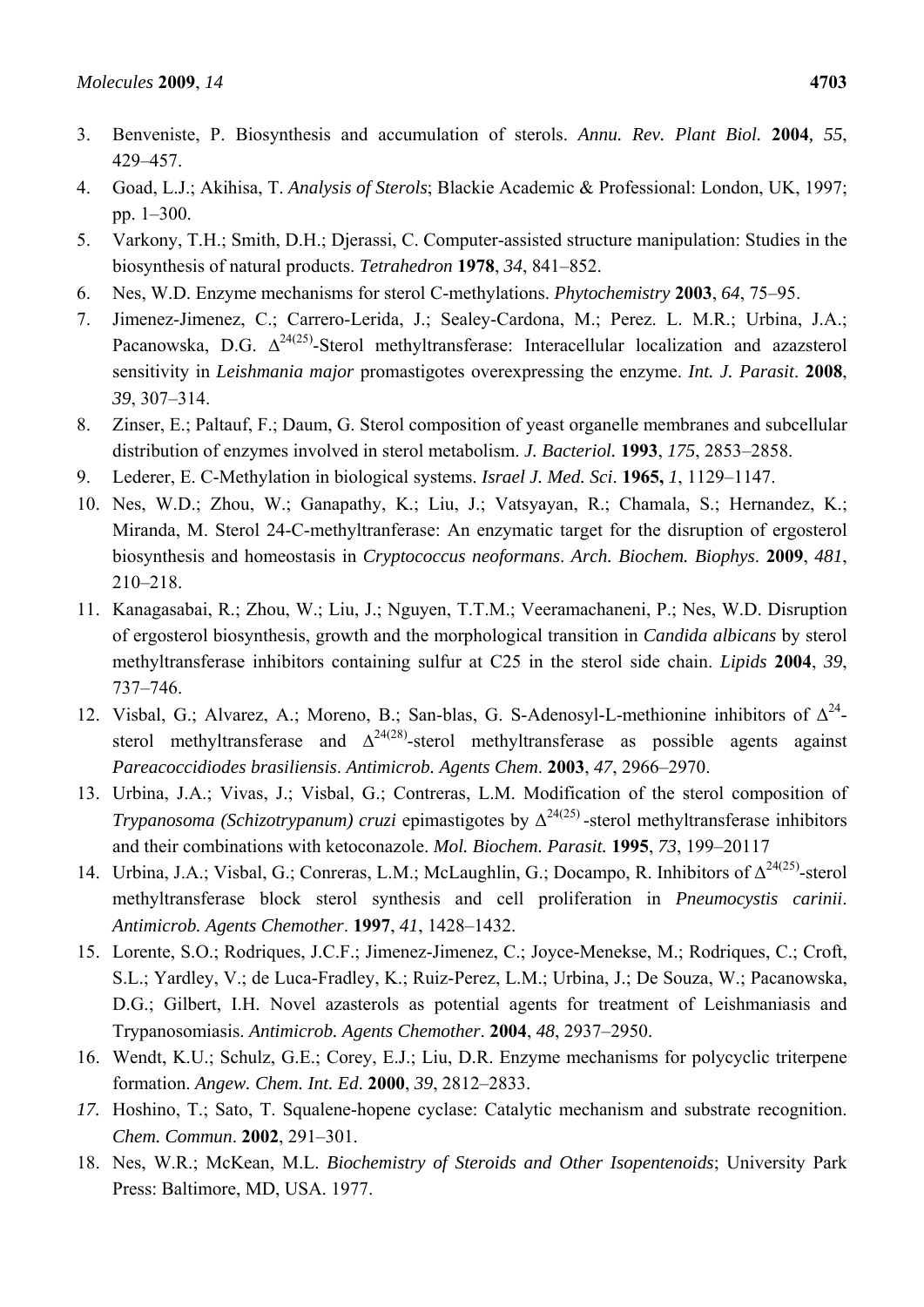- 19. De Souza, W.; Rodriques, J.C. Sterol biosynthesis pathway as target for anti-trypanosomatid drugs. *Interdiscip. Perspect. Infect. Diseases* **2009**, 1–19.
- 20. Urbina, J.A. Ergosterol biosynthesis and drug development for Chagas disease. *Mem. Inst. Oswaldo Cruz*. **2009,** *104*, 311–318.
- 21. Song, Z.; Nes, W.D. Sterol biosynthesis inhibitors: Potential for transition state analogs and mechanism-based inactivators targeted at sterol methyltransferase. *Lipids* **2007**, *42*, 15–33.
- 22. Visba, G.; Sna-blas, G.; Murgich, J.; Franco, H. *Paracoccidiodes brasiliensis,*  Paracoccidiomycosis and antifungal antibiotics. *Cur. Drug Targets-Infect. Disorders* **2005**, *5*, 1–16.
- 23. Burbiel, J.; Bracher, F. Azasteroids as antifungals. *Steroids* **2003**, *68*, 587–594.
- 24. Kaneshiro, E.S. Sterol biosynthesis in Pneumocystis: Unique steps that define unique targets. *Drug Resist. Updates* **2002**, *5*, 259–268.
- 25. Venkatramesh, M.; Guo, D.; Jia, Z.; Nes, W.D. Mechanism and structural requirements for transformation of substrates by the (S)-adenosyl-L methionine:  $\Delta^{^{24(25)}}$ - sterol methyl transferase from *Saccharomyces cerevisiae*. *Biochim. Biophys. Acta* **1996**, *1299*, 313–324
- 26. Neelakandan, A.K.; Song, Z.; Wang, J.; Richards, M.H.; Wu, X.; Babu, V.; Nguyen, H.T.; Nes, W.D. Cloning, functional expression, and phylogenetic analysis of plant sterol 24methyltransferase involved with sitosterol biosynthesis. *Phytochemistry* **2009**, in press.
- 27. Nes, W.D.; McCourt, B.S.; Zhou, W.X.; Ma, J.; Marshall, J.A.; Peek, L.A. Brennan, M. Overexpression, purification, and stereochemical studies of the recombinant (S)-adenosyl-Lmethionine:  $\Delta^{24(25)}$ - to  $\Delta^{24(28)}$ -sterol methyl transferase enzyme from *Saccharomyces cerevisiae*. *Arch. Biochem. Biophys*. **1998**, *353*, 297–311.
- 28. Nes, W.D.; Jayasimha, P.; Zhou, W.; Ragu, K.; Jin, C.; Jaradat, T.T.; Shaw, R.W.; Bujnicki, J.M. Sterol methyltransferase: Functional analysis of highly conserved residues by site-directed mutagenesis. *Biochemistry* **2004**, *43*, 569–576.
- 29. Jayasimha, P.; Nes, W.D. Photoaffnity labeling and mutational analysis of 24-C-sterol methyl transferase defines the AdoMet binding site. *Lipids* **2008**, *43*, 681–693*.*
- 30. Ganapathy, K.; Jones, C.W.; Stephens, C.M.; Vatsyayan, R.; Marshall, J.A.; Nes, W.D. Molecular probing of the *Saccharomyces cerevisiae* sterol 24-C-methyltransferase (SMT) reveals multiple amino acids involved in C<sub>2</sub>-transfer activity. *Biochim. Biophys. Acta* 2008, 1781, 344–351.
- 31. Nes, W.D.; Song, Z.; Dennis, A.L.; Zhou, W.; Nam, J.; Miller, M. Biosynthesis of phytosterols: Kinetic mechanism for the enzymatic C-methylation of sterols. *J. Biol. Chem*. **2003**, *278*, 34505–34516.
- 32. Zhou, W.; Lepesheva, G.I.; Waterman, M.R.; Nes, W.D. Mechanistic analysis of a multiple product sterol methyltransferase from *Trypanosoma brucei* implicated in ergosterol biosynthesis. *J. Biol. Chem.* **2006**, *281*, 6290–6296.
- 33. Wang, J.; Nes, W.D. Cyclobranol: A substrate for C25 methyl sterol side chains and potent mechanistic-based inactivator of plant sterol methyltransferase. *Bioorg. Med. Chem. Lett*. **2008**, *18*, 3878–3881.
- 34. Ganapathy, K.; Liu, J.; Nes, W.D. Site-directed Mutagenesis and Mechanistic Analysis of the *Trypanosoma brucei* Sterol 24C-methyltransfedrase. Presented at the 238th Meeting of the American Chemical Society, Washington, D.C., USA, August 19th 2009.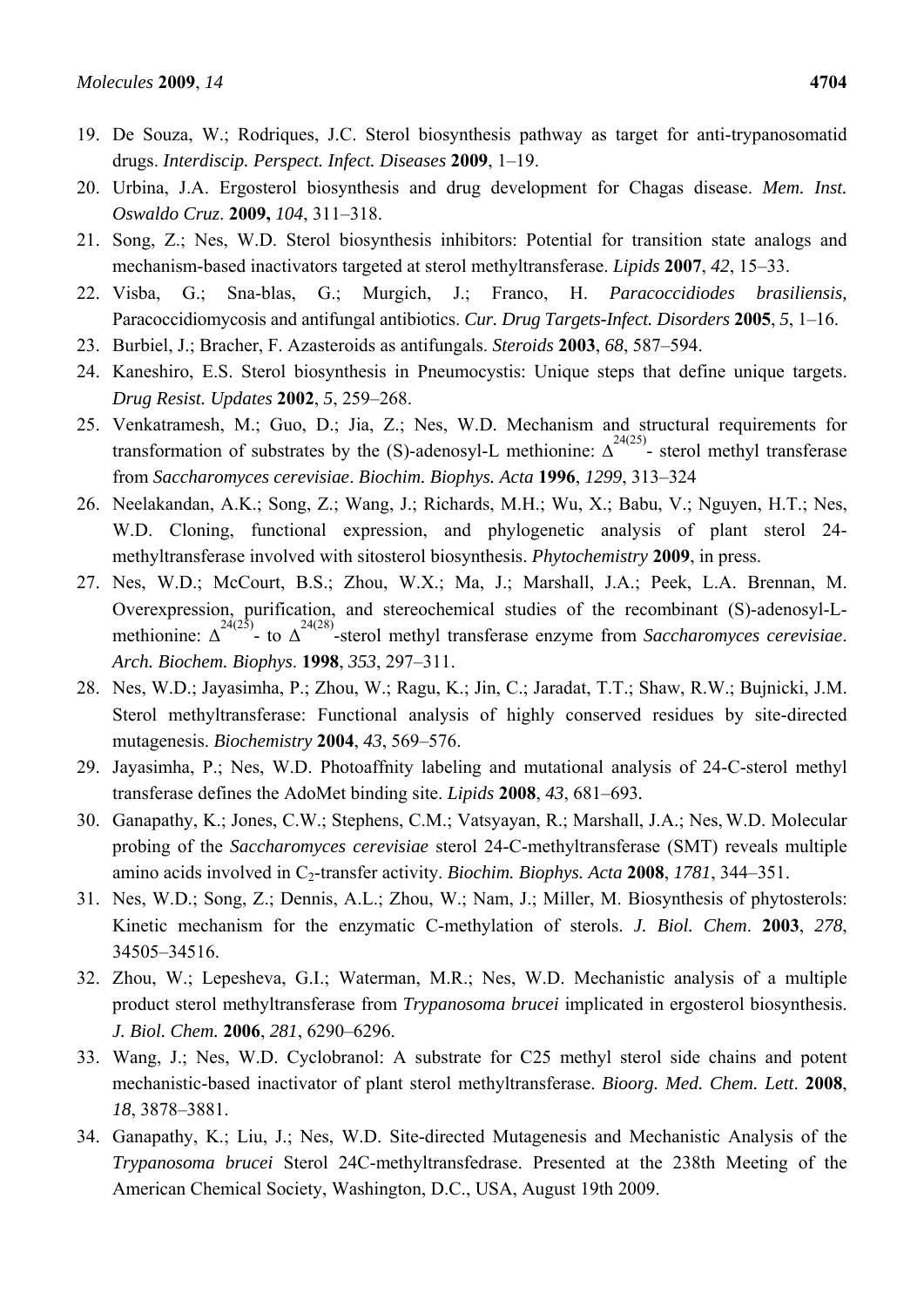- 35. Nes, W.D.; Sinha, A.; Jayasimha, P.; Zhou, W.; Song, Z.; Dennis, A.L. Probing the sterol binding site of soybean sterol methyltransferase by site-directed mutagenesis: Functional analysis of conserved aromatic amino acids in Region 1. *Arch. Biochem. Biophys*. **2006**, *448*, 23–30.
- 36. Nes, W.D.; Marshall, J.A.; Jia, Z.; Jaradat, T.T.; Song, Z.; Jayasimha, P. Active site mapping and substrate channeling in the sterol methyl transferase pathway*. J. Biol. Chem*. **2002**, *277*, 42459–42556.
- 37. Nes, W.D.; Zhou, W.; Guo, D. Substrate-based inhibitors of the (S)-adenosyl-L-methionine: ∆ 24(25) -sterol methyl transferase from *Saccharomyces cerevisiae*. *Arch. Biochem. Biophys.* **1997**, *342*, 68–81.
- 38. Mangla, A.T.; Nes, W.D. Sterol *C*-methyl transferase from *Prototheca wickerhamii*: Mechanism, sterol specificity and inhibition. *Bioorg. Med. Chem*. **2000**, *8*, 925–936.
- 39. Narula, A.S.; Rahier, A.; Benveniste, P.; Schuber, F. 24-Methyl-25-azacycloartenol, an analogue of a carbonium high energy intermediate, is a potent inhibitor of (S)-adenosyl-L-methionine: Sterol C-24-methyltransferase in higher plants. *J. Amer. Chem. Soc*. **1981**, *103*, 2408–2409.
- 40. Rahier, A.; Genot, J.C.; Schuber, F.; Benveniste, P.; Narula, A.S. Inhibition of *S*-adenosyl-Lmethionine sterol C-24 methyltransfersase by analogues of a carbocationic ion high energy intermediate*. J. Biol. Chem.* **1984**, *259*, 15215–15223.
- 41. Oehlschlager, A.C.; Anugs, R.H.; Pierce, A.M.; Pierce, H.D., Jr.; Srinivasan, R. Azasterol inhibition of Δ24-sterol methyltransferase in *Saccharomyces cerevisiae*. *Biochemistry* **1984**, *23*, 3582–3589.
- 42. Acuna-Johnson, A.P.; Oehlschlager, A.C.; Pierce, A.M.; Pierce, H.D., Jr.; Czyzewska, E.K. Stereochemistry of yeast  $\Delta^{24}$ -sterol methyltransferase. *Bioorg. Med. Chem.* **1997**, *5*, 821–832.
- 43. Janssen, G.G.; Nes, W.D. Structural requirements for transformation of substrates by the (*S*) adenosyl-L-methionine:  $\Delta^{^{24(25)}}$ -sterol methyl transferase. II. Inhibition by analogs of the transition state coordinate. *J. Biol. Chem*. **1992**, *267*, 25856–25863.
- 44. Ator, M.A.; Schmidt, S.J.; Adams, J.L.; Dolle, R.E.; Kruse, L.I.; Frey, C.L.; Barone, J.M. Synthesis, specificity, and antifungal activity of inhibitors of the *Candida Albicans* Δ24-sterol methyltransferase*. J. Med. Chem*. **1992,** *35*, 100–106.
- 45. Ator, M.A.; Schmidt, S.J.; Adams, J.L.; Dolle, R.E. Mechanism and inhibition of  $\Delta^{24}$ -sterol methyltransferase from *Candida albicans* and *Candida tropicalis*. *Biochemistry* **1989**, *28*, 9633–9640.
- *46.* Rahman, M.D.; Pascal, R.A., Jr. Inhibitors of ergosterol biosynthesis and growth of the Trypanosomatid Protozoan *Crithidia fasciculata*. *J. Biol. Chem*. **1990**, *265*, 4989–4996.
- 47. Zhou, W.; Song, S.; Liu, J.; Miller, M.B.; Nes, W.D. 24-Thiacycloartenol, a potent mechanismbased inactivator of plant sterol methyltransferase. *Tetrahedron Lett.* **2004**, *45*, 875–878.
- 48. Chung, S.K.; Ryoo, C.H.; Yang, H.W.; Shim, J.Y.; Kang, M.G.; Lee, K.W.; Kang, H.I. Synthesis and bioactivities of steroid derivatives as antifungal agents. *Tetrahedron* **1998**, *54*, 15899–15914.
- 49. Lorente, S.O.; Jimenez-Jimenez, C.; Gros, L.; Yardley, V.; de Luca-Fradley, K.; Croft, S.L.; Urbina, J.A.; Ruiz-Perez, L.M.; Pacanowska, D.G.; Gilbert, I.H. Preparation of transition state analogs of sterol 24-methyltransferase as potential antiparasitics. *Bioorg. Med. Chem*. **2005**, *13*, 5435–5453.